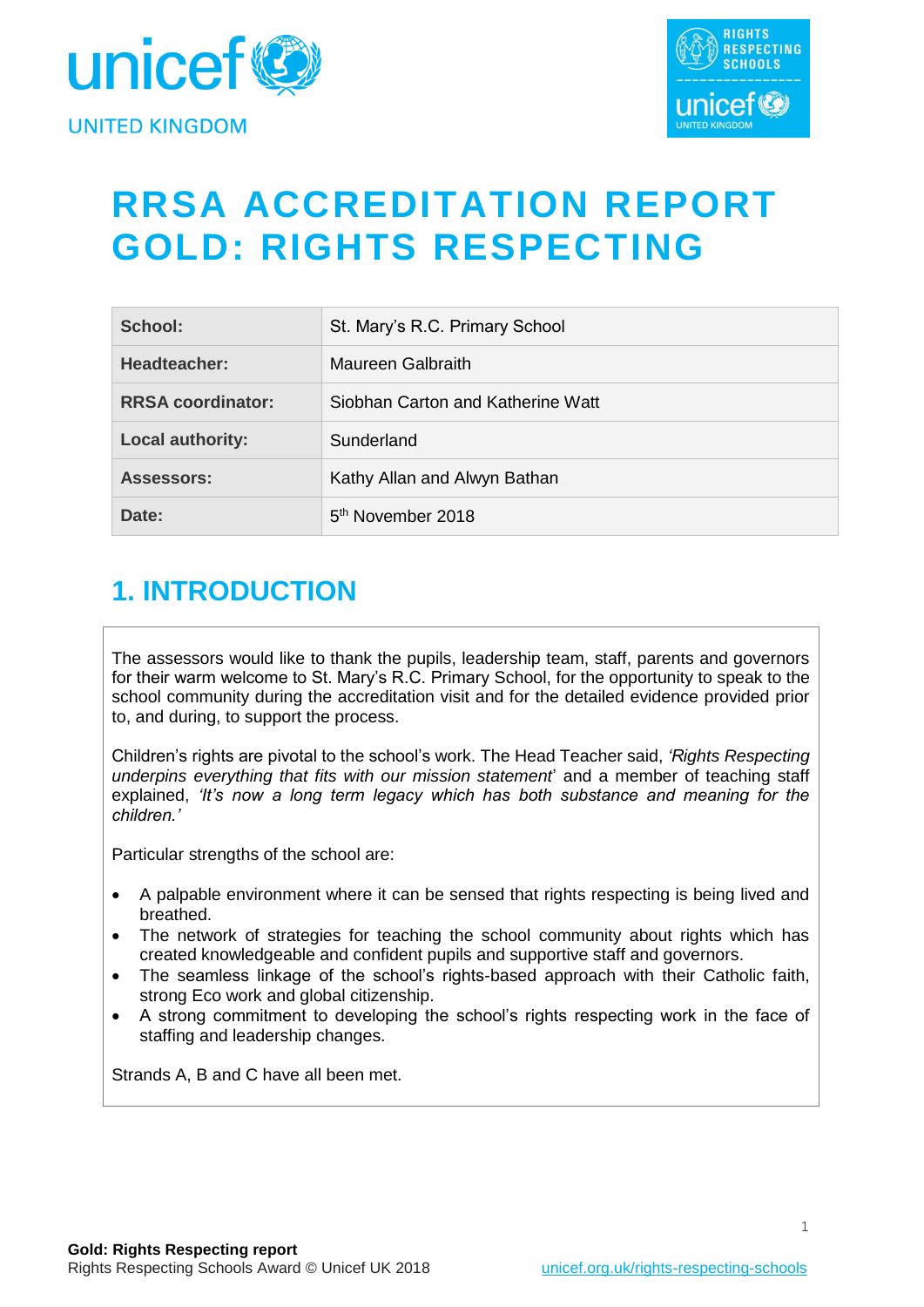



## **2. REQUIREMENTS BEFORE ATTAINING GOLD: RIGHTS RESPECTING**

None required.

## **3. MAINTAINING GOLD: RIGHTS RESPECTING STATUS**

Our experience has shown that there are actions that have proven useful in other RRSA schools and settings in helping them to maintain and build on their practice at Gold level. Here are our recommendations for your school:

- Continue to embed your strategies for teaching the school community about rights and share these through your current platforms, eg, school website, Twitter and newsletters.
- Maintain your spotlight on rights respecting language around school to discuss and navigate solutions to any issues which arise.
- Consider formalising and recording planned changes to occur through pupil voice by creating a pupil-led School Improvement Plan which can be monitored and tracked by pupil groups.
- Extend the ambassadorial role of pupils to reach out to other schools, including local secondary schools.

## **4. ACCREDITATION INFORMATION**

### **4.1. The school context**

St. Mary's R.C Primary School has a roll of 422 pupils. The school serves a community of relative monoculture with only 7% pupils having EAL and 16% of pupils being eligible for Pupil Premium funding. There is a lower than average number of SEND pupils at 8% and the last OFSTED inspection in June 2018 graded the school as 'good'.

The school registered to become rights respecting in November 2015 and achieved the RRSA Level 1 Award (now Silver) in June 2017.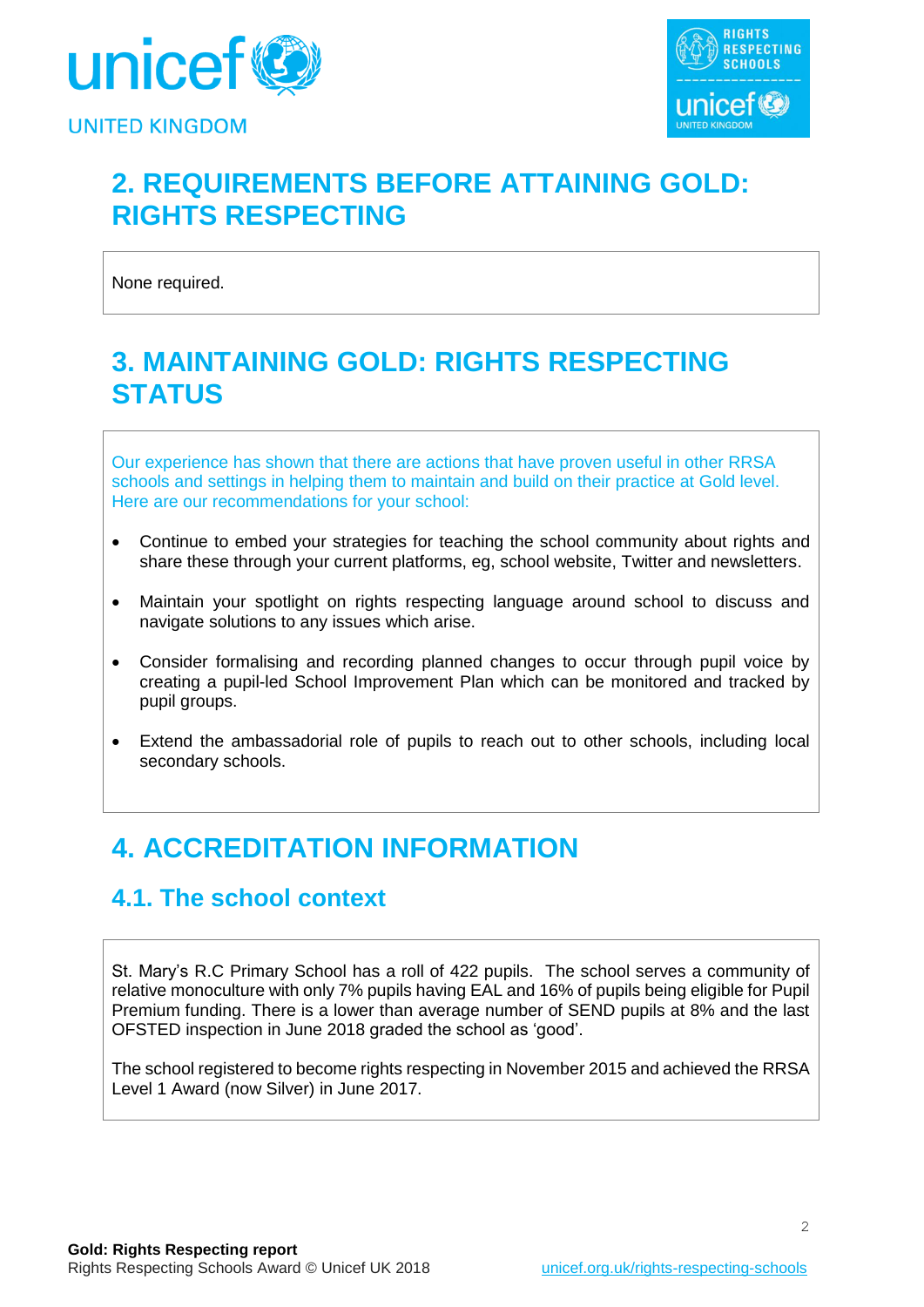



## **4.2. Assessment information**

| Self-evaluation form received                      | <b>Yes</b>                                                                                                                        |
|----------------------------------------------------|-----------------------------------------------------------------------------------------------------------------------------------|
| <b>Attendees at SLT meeting</b>                    | Executive Head Teacher, Acting<br>Headteacher, RRSA coordinator (DHT),<br>Steering Group Lead, Lead Teachers of<br>UKS2 and LKS2. |
| Number of children and young people<br>interviewed | 53 children                                                                                                                       |
| Number of staff interviewed                        | 8 teaching staff<br>1 support staff<br>5 parents<br>1 governor                                                                    |
| <b>Evidence provided</b>                           | Learning walk<br>Written evidence                                                                                                 |
| First registered for RRSA: Nov 2015                | Silver achieved: June 2017                                                                                                        |

#### **STRAND A: TEACHING AND LEARNING ABOUT RIGHTS**

The united Nations Convention on the Rights of the Child (CRC) is made known to children, young people and adults, who use this shared understanding to work for improved child wellbeing, school improvement, global justice and sustainable development.

**Strand A has been achieved.**

Staff leading the rights respecting journey at St. Mary's have successfully navigated the difficult circumstances of an ongoing Head Teacher appointment (since their Silver accreditation) to embed and develop their rights-based practice. Through a range of strategies, pupils have further extended their understanding of rights and their relevance to their own lives and the lives of others. Pupils' knowledge of rights is impressive. They could quickly list thirteen rights including to relax and play, to shelter, to know about their rights, to not be involved in war, to a voice and to be safe. They articulated that governments were responsible for upholding children's rights along with Duty Bearers, who they recognised as staff and parents, doctors, nurses and police officers. Pupils were unequivocal that rights were universal, unconditional and inherent. Photographs in school showed that the kitchen staff for example, were Duty Bearers for the provision of nutritious food.

Pupils at St. Mary's have learned about rights through relevant lessons, liturgies, themed events (such as Fairtrade Fortnight, Global Goals Week and Anti-Bullying events) and whole school assemblies. The school environment is a rich tapestry of relevant displays which prominently feature rights and Articles, for example, informing the school community about Five-A-Day for Wellbeing (Articles 24 and 31). This learning is celebrated and filtered out to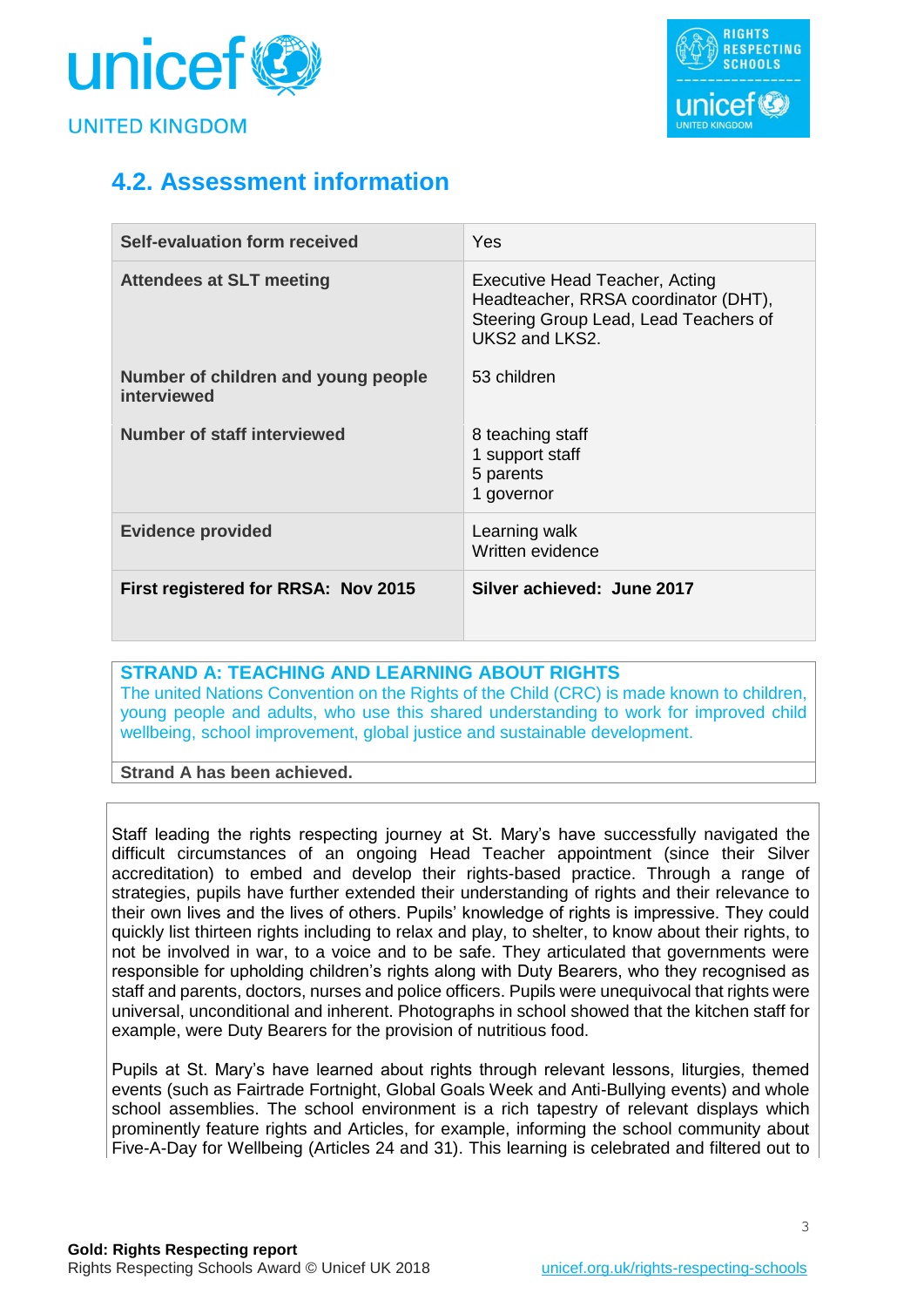



#### **UNITED KINGDOM**

parents through an effective Twitter account, the school website, and many references on newsletters. Pupils could evidence the denial of rights to children locally, through poor air which could trigger asthma, encountering litter dropped on the journey into school and further afield, that children crossing into America had been separated from their parents and even held in cages. A Year 5 class had learned the story of Malala and studied gender inequality in rights during Global Goals week.

Pupils on the school Steering Group explained that it was their role to uphold rights in school, for example by reminding pupils to bring water bottles, to teach their peers about rights by leading Assemblies featuring their own PowerPoints, for example, during Global Goals Week, to focus on the eradication of poverty, and to *'spread the word about rights by telling other people, for example, when on holiday and make sure they tell others.'* One parent interviewed felt that his children were '*taking embedded values [of RR] through to their next sphere of influence [secondary school].'*

#### **STRAND B: TEACHING AND LEARNING THROUGH RIGHTS – ETHOS AND RELATIONSHIPS**

Actions and decisions affecting children are rooted in, reviewed and resolved through rights. Children, young people and adults collaborate to develop and maintain a school community based on equality, dignity, respect, non-discrimination and participation; this includes learning and teaching in a way that respects the rights of both educators and learners and promotes wellbeing.

#### **Strand B has been achieved**

Pupils at St. Mary's recognise the many rights they enjoy at school, and recounted that they '*have quality lessons'*, after school clubs, clean water and nutritious food, have a clean environment and *'extra support in learning if you need it.'* Rights are threaded into core policies. The School Council regularly review their own child-friendly Anti-Bullying policy. Pupils are clear about how to raise concerns about issues arising in school through worry boxes, School Councillors or their regular Pastoral Support groups.

Staff, pupils, parents and governors were vociferous that the rights respecting approach has further improved the previously respectful ethos at St. Mary's. Staff believe that it has *'promoted a mindfulness and respect of one another's space,'* when pupils are together in corridors, and that RR language has provided *'the tools to allow pupils to sort issues out themselves'.* Charters, (referencing Articles 15, 19 and 31), created by staff and pupils together, for the classroom, for lunch and playtimes, are considered highly effective in positively influencing behaviour when pupils are together, and facilitating the language of negotiation and reconciliation. In regard to being treated in a dignified manner, pupils were able to identify that any 'sensitive' discussions would be conducted privately and quietly in a different room, and that separate toilet facilities for a disabled pupil ensured that they were able to access the help they needed whilst maintaining their privacy. Stickers on pupil lockers remind children that they are there to ensure privacy as well as safety.

Pupils feel safe at St. Mary's and cited high staff supervision and teachers knowing where they were at all times as ways in which adults upheld this right. They were knowledgeable about on-line safety and gave examples of not posting confidential information about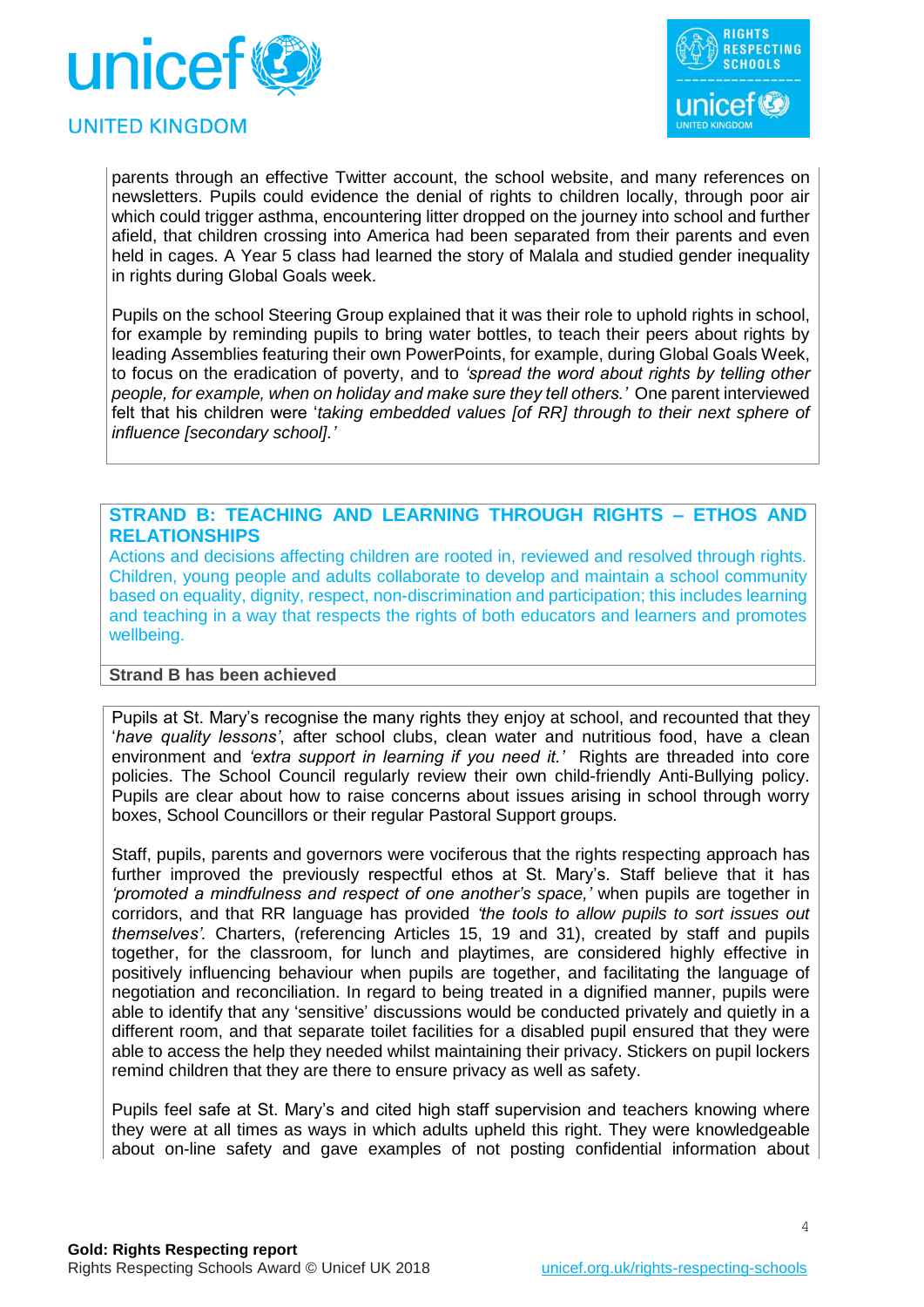

#### **UNITED KINGDOM**



themselves, such as photos featuring their school badge as ways to maintain their right to safety.

The health and well-being of pupils is high priority at St. Mary's as evidenced by their recent achievement of the Well Being Charter Mark. There is a school counsellor and pupils understand how to access her services. Teaching assistants are trained in 'Fun Friends' and 'Friends for Life'. There has been a key focus on raising pupils' self-awareness through the 5 A Day programme. The Deputy Head is the school's Well Being Champion and there is supportive information for parents about children's well-being, accessible through the school website.

St. Mary's school community are proud of their inclusivity. One pupil shared that her disability restricted her ability to participate in physical after-school clubs, so school had provided her with a drama club instead. The PE Lead recounted school's desire that every child would represent the school in a physical activity at some point, and has engaged 'Sportsability' to provide a wider range of accessible sports.

Pupils are able to contribute to their learning through the design and purpose of charters. In addition to class charters, there is a whole school charter as well as playground and lunchtime charters. Pupils are asked for opinions, e.g, a Philosophy for Children display posed the question "What makes you YOU?" Pupils enjoyed posting visible responses. They complete questionnaires about school life and tell staff what they have enjoyed most in their topic work.

#### **STRAND C: TEACHING AND LEARNING FOR RIGHTS – PARTICIPATION, EMPOWERMENT AND ACTION**

Children are empowered to enjoy and exercise their rights and to promote the rights of others locally and globally. Duty bearers are accountable for ensuring that children experience their rights.

#### **Strand C has been achieved.**

Pupil voice is well established at St. Mary's, and there are a wide variety of ways in which pupils can express views and participate. Year Six pupils head up Pastoral Support (family) groups which meet regularly and through which concerns can be raised. School Council and the RR Steering group take forward suggestions for change. For example, they support the school's gardening group which makes a significant contribution to school grounds, and wins a 'Sunderland in Bloom' prize every year. Most pupil roles in school are decided democratically using pupil nominations and votes for example, for Head Boy and Girl. Pupils can also be Buddies, join the Gardening, Eco or Fair Trade groups.

There is a comprehensive fundraising programme which is decided by the school's Mini-Vinnies and pupil nominations. For example, following the death of a long-serving staff member last term, pupils expressed a desire to support the local hospice in which care and support were given. They created their own "Bake Off" to inspire wide participation. A very impressive Eco group promote Article 24 through monitoring energy use (including the turning off of PCs when not in use), recycling and litter picks on Seaham beach are organised regularly. They monitor modes of transport to school, promote cycling and scooting, and organise park and walk events. As a way to reduce waste, they created an 'unwanted food'